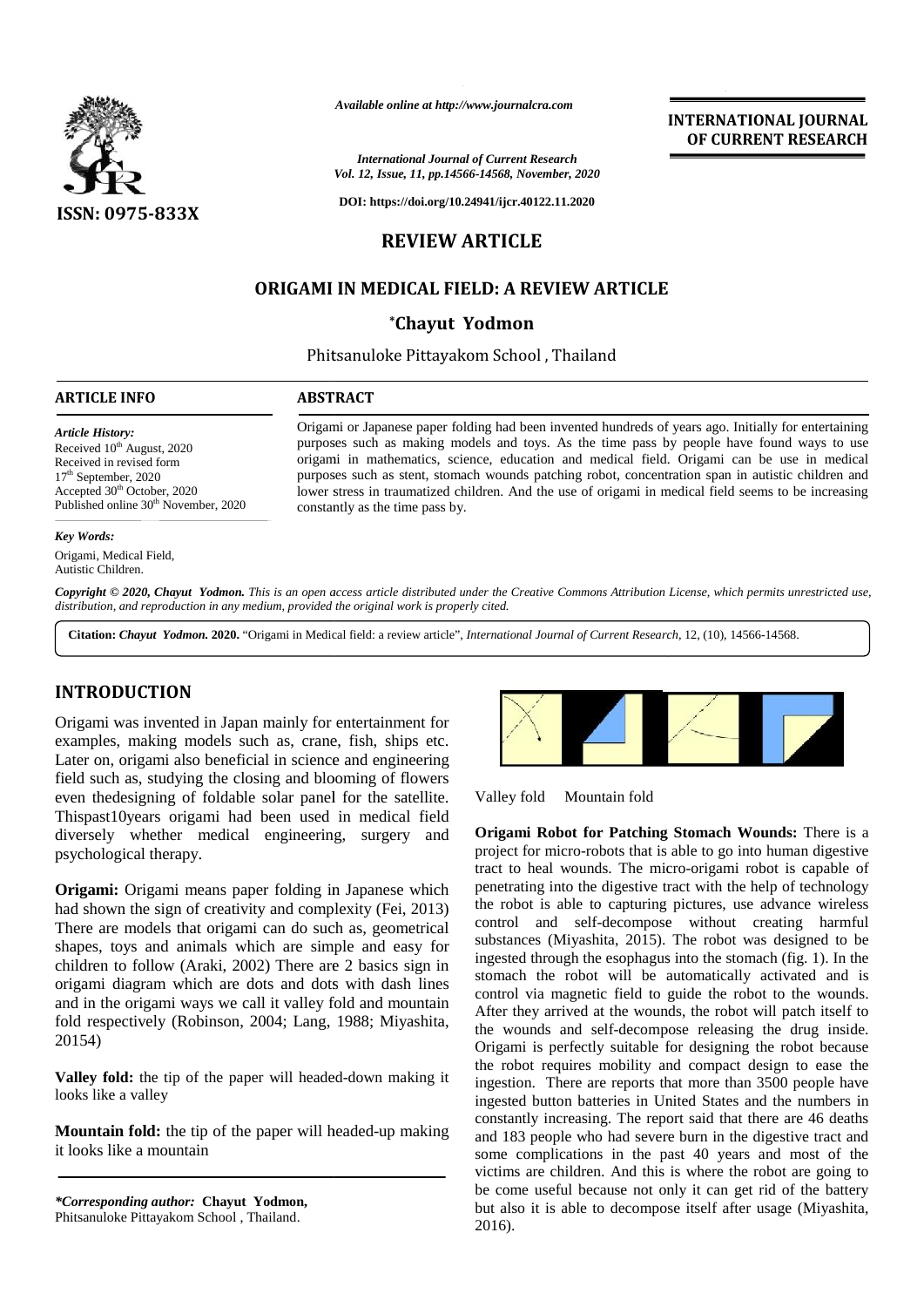Whereas the idea has not been made yet it is an extremely interesting technology and will revolutionize the digestive technology field. Moreover, the robot can be further develop to go into the blood vessels by shrinking the design of the robot.



Fig. 1. The developed system. An iced robot is transported into an artificial stomach. Once the ice melts and the robot is deployed, the robot is controlled using a remote magnetic field. The robot removes a foreign body, such asa button battery, from the location and further treats an inflammation by delivering a drug.

**Origami Stent:** Vasodilation via vasodilation stent is the process to put out the blood flow blocking fats in the blood vessel away from the blood flow trail what is the result of atherosclerosis. Furthermore, the stent can be use in curing coronary artery stenosis and esophageal cancer. The problem with the ordinary stent is the fats and blood clot are able to clog the nets of the stent. (Edelman, 1996; Gottsauner, 1996) Stent is further developed to effectively prevent osteoporosis in

organ transplant. Anyway, there can be problem with the net breakdown due to geometrical design (Chuter, 2002; Jacobs, 2003).

# **Stent with Balloon Angioplasty**



#### **Fig.2 Current stent**

Fig. 3 (a and b) show the photographs of one of the new stent graft designs made from a single sheet of card in its fully folded and deployed configurations, respectively. The folding of the new stent graft is achieved by dividing a cylindrical tube into a series of identical elements with hill and valley folds as in origami. Fig. 2(c) shows the pattern of folds. The solid and broken lines represent hill and valley creases, respectively.

The folds act as hinges when the stent graft is folded. (Kuribayashi, 2016).3 advantages of stent origami are 1. More strength 2. No blood clot and fats between the nets3. Compact design and able to transform into a smaller form.



Fig3. Photographs of a card model of the origami stent graft in its (a) fully folded, (b) deployed configurations and (c) deployment of the folding pattern. Theopposite edge of a sheet, a1-a2-a3 and b1-b2-b3 are joined together to form a cylindrical tube.



Fig4. Models of an origami stent graft that can be used in the treatment of esophageal cancer. The models are made from stainless steel tubes to obtain good geometrical compatibility during expansion, though in reality much more flexible materials are used.

Eventhough origami stent has not been officially confirmed safe. It is a very useful research that would be very beneficial to the medical field.

**Effectiveness of origami on hospitalized anxiety among children:** The research from Smiling Hospital Foundation in Hungary, an art therapist at the Smiling Hospital randomly select 24 children who are the patients in the hospital and let the children enjoy 30 minutes of magic shows, music, story telling, puppet and handcraft. After that, do the blood test and look for the lymphocytes and cytokines Th1/Th2. From the study, the result suggested that the concentration of a child is directly proportional to the strength of their immune system (Beres, 2011). The research paper about play therapy in a hospital in Sweden is about the program that the researchers